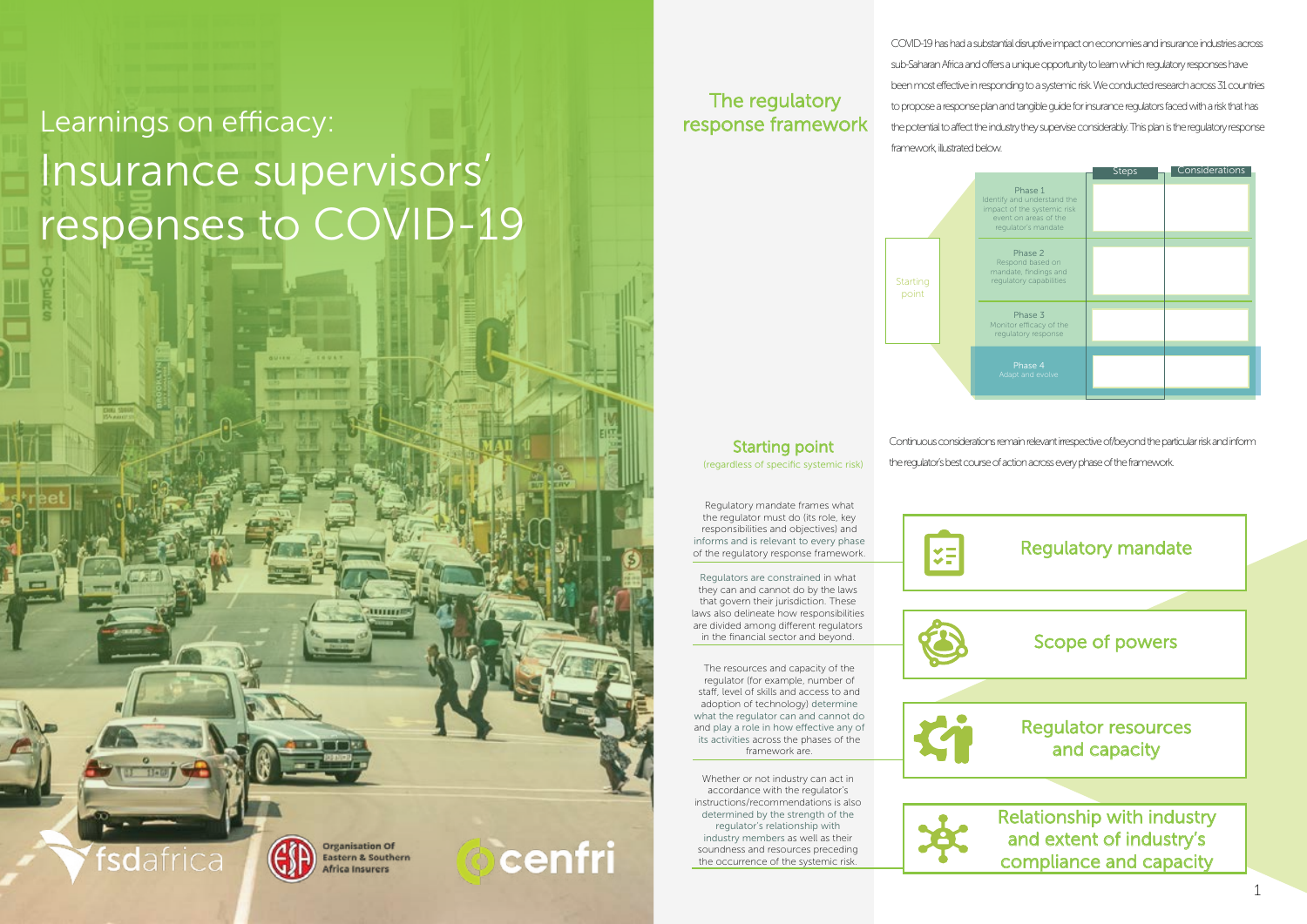Stakeholder interviews reveal that it is important for regulators to have a plan to follow when a systemic risk occurs in order to ensure proactive engagement, appropriate responses and continuous monitoring of the measures that have been put in place.

### Phase 1 enables the regulator to make an informed decision about how to respond to the systemic risk.

 $\bullet$ Regulators engage directly m a with regulated entities through its normal supervisory activities. During a time of crisis, increased bilateral communication enables a regulator to assess what the impact has been on specific regulated entities and to understand what those entities required from the regulator.



屈 Regulatory returns form the foundation of a regulator's understanding of the state of its industry. Routinely collected information by regulators is tracked over time to identify industry norms and developments.

## <span id="page-1-0"></span>The regulatory response framework

Industry associations are representative bodies of various segments of an insurance industry and an important source of information for regulators. During COVID-19, many regulators increased their engagements to gain a more holistic understanding of the impact on the industry and what responses industry needed from the regulator.

Following an initial assessment of the nature of the risk, the regulator must assigned and who has primary responsibility for understanding and responding to the risk (e.g., a specific department, a specially-created task team, working group or cross-cutting body involving collaboration with other regulators).

> Regulators can apply additional  $\sum_{i=1}^{\infty}$ requirements to the industry  $\delta =$ as a whole or to specific regulate entities only, depending on the nature of the risk and what the regulator wants to measure.

To understand the impact of COVID-19, some regulators used additional mechanisms (e.g. targeted annexures to routine reports, additional reporting templates, solvency stress tests).

The process of adding to/amending regulatory returns differs among jurisdictions and may require considerable time and effort to do.



Social distancing requirements in response to COVID-19 meant that regulators had to suspend in-person on-site inspectio As a result, some regulators conducted inspections virtually, by requiring that regulated entities share relevant documents with the regulator.

Suptech can facilitate the collection and analysis process.

consider how responsibilities are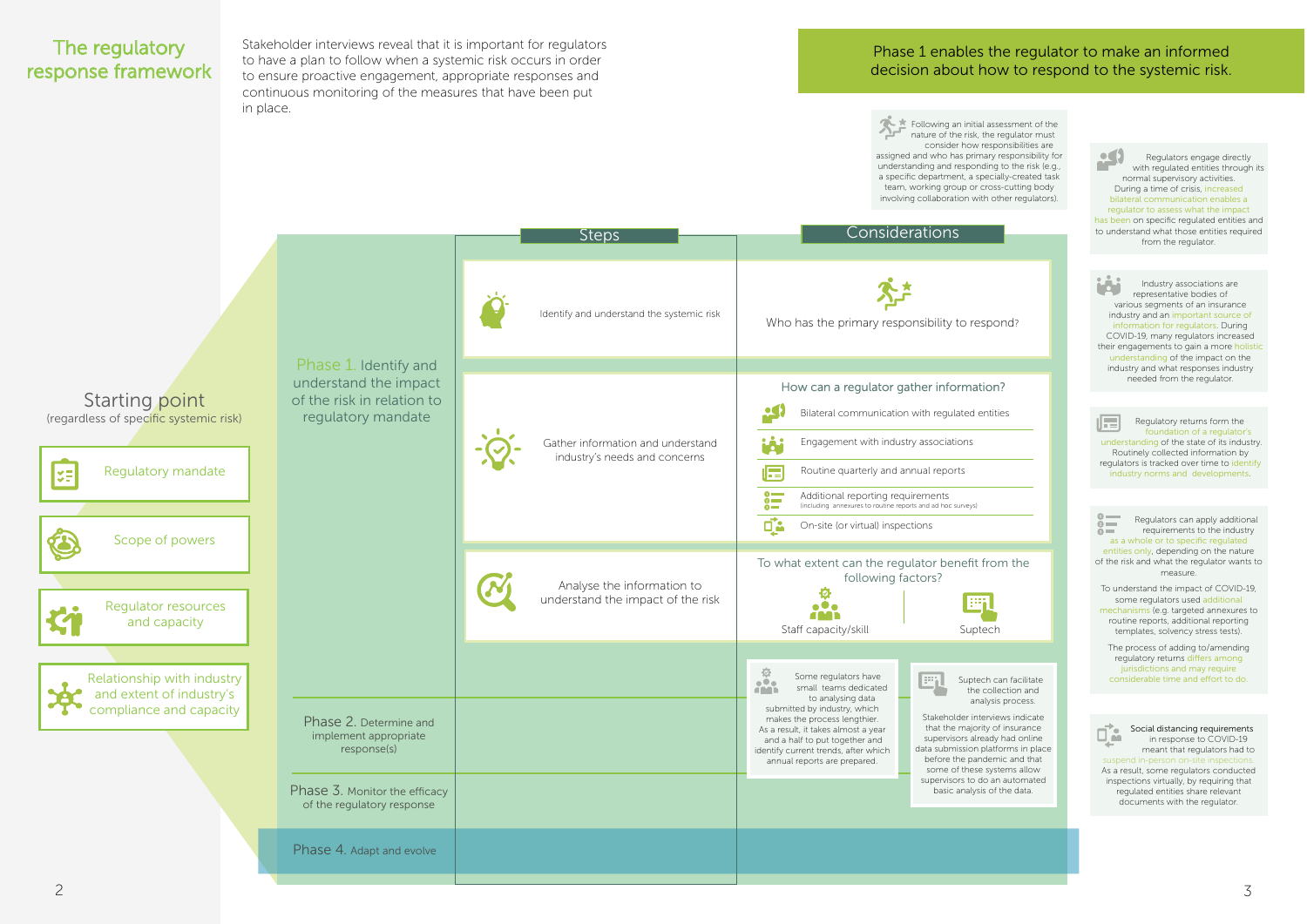Stakeholder interviews reveal that it is important for regulators to have a plan to follow when a systemic risk occurs in order to ensure proactive engagement, appropriate responses and continuous monitoring of the measures that have been put in place.

While Phase 1 focuses on building an understanding of the impact of the risk, during Phase 2, the regulator decides which avenue of response is most applicable and implements this (set of) response(s) based on the understanding developed in Phase 1.

## <span id="page-2-0"></span>The regulatory response framework

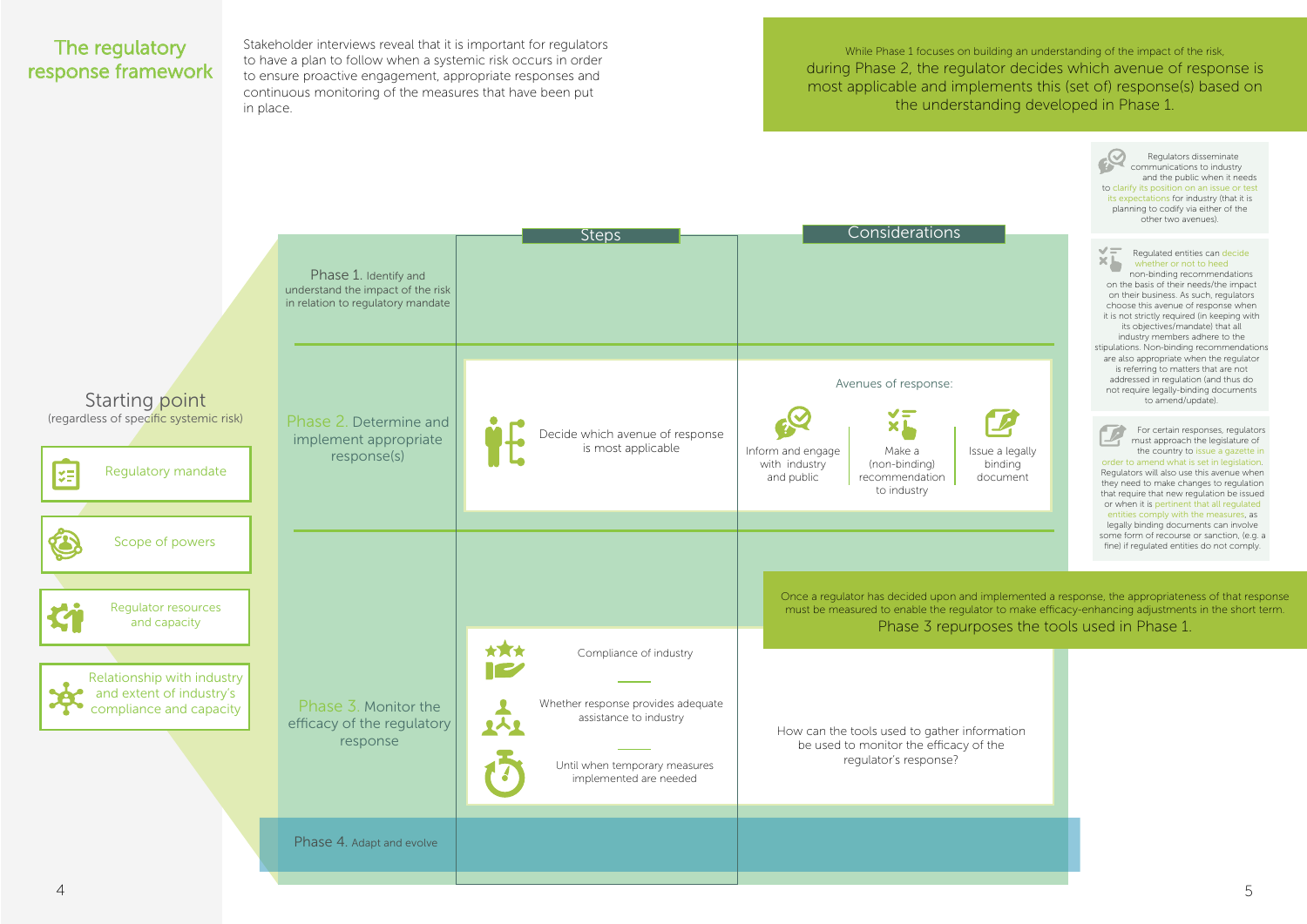Stakeholder interviews reveal that it is important for regulators to have a plan to follow when a systemic risk occurs in order to ensure proactive engagement, appropriate responses and continuous monitoring of the measures that have been put in place.

Phase 4 entails reviewing the entire process (across all phases) retroactively to generate learnings and improve implementation/ efficacy. Phase 4 can be applied across all three of the preceding phases (unlike Phase 3, which applies specifically to their responses as implemented in Phase 2).

## <span id="page-3-0"></span>The regulatory response framework

Looking ahead to future risk events, which may occur sooner than expected. Supervisors may face the next systemic risk sooner than expected, requiring that they stress-test their own preparedness. Stakeholder interviews reveal that regulators are especially concerned about the following future systemic risk events: climate risks, cyber-security and data protection, political unrest and terrorism.

earnings able the more fulfil ate?

m other sponses?

Stakeholder interviews reveal that the regulator's responses to previous/other systemic risks informs how it responds to the risk at hand. COVID-19, in turn, constitutes the current risk that can generate learnings and enable regulators to prepare for the next one.

Beyond learning from their own £ experience in responding to a systemic risk, some regulators referred to the experience of other regulators as well as international guidance/best practice in responding to COVID-19 and preparing for the next risk.

|                                                                                   |                                                                                                                     | <b>Steps</b>                                                      | Considerations                                                                                                             |
|-----------------------------------------------------------------------------------|---------------------------------------------------------------------------------------------------------------------|-------------------------------------------------------------------|----------------------------------------------------------------------------------------------------------------------------|
|                                                                                   | Phase 1. Identify and<br>understand the impact of the<br>systemic risk event on areas of<br>the regulator's mandate |                                                                   |                                                                                                                            |
| <b>Starting point</b><br>(regardless of specific systemic risk)                   | Phase 2. Respond based on<br>mandate, findings and<br>regulatory capabilities                                       |                                                                   |                                                                                                                            |
| Regulatory mandate<br>¥Ē                                                          | Phase 3. Monitor efficacy of<br>the regulatory response                                                             |                                                                   |                                                                                                                            |
| Scope of powers                                                                   |                                                                                                                     | Review process retroactively to<br>generate learnings and improve | How do the learni<br>How can the regulator<br>generated enable<br>adapt and evolve<br>regulator to mo<br>across all of the |
| Regulator resources<br>and capacity                                               |                                                                                                                     | across all phases                                                 | effectively fulfi<br>preceding phases of<br>its mandate?<br>the framework?                                                 |
| Relationship with industry<br>and extent of industry's<br>compliance and capacity |                                                                                                                     | Engage with international/ financial<br>sector best practice      | What lessons can the regulator learn from ot<br>financial sector regulators'/jurisdictions' respor                         |
|                                                                                   | Phase 4. Adapt<br>and evolve                                                                                        | Implement overall learnings                                       | How can the regulator be better prepared<br>for the next risk?                                                             |
|                                                                                   |                                                                                                                     |                                                                   |                                                                                                                            |